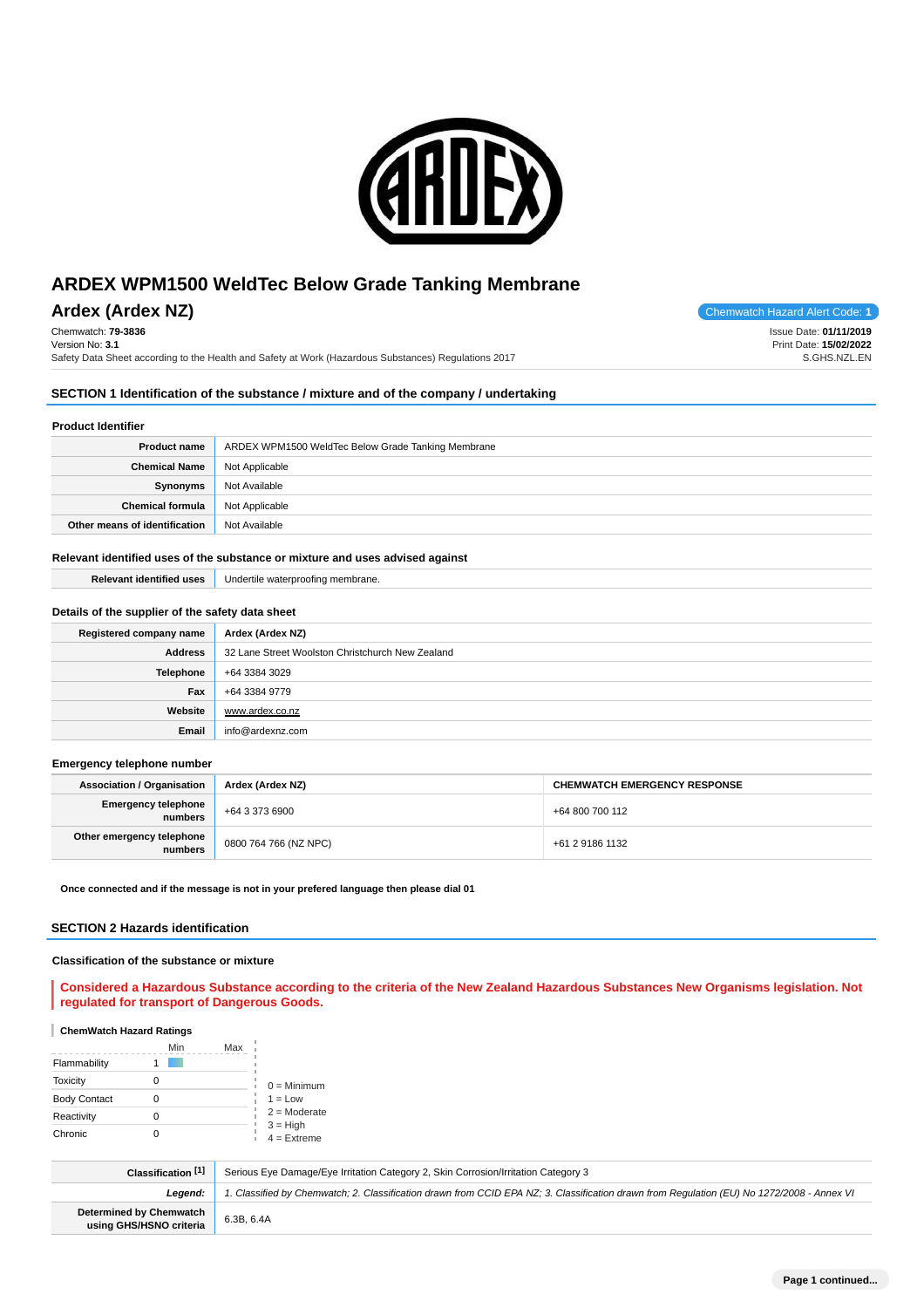| Label elements                               |                                                                                  |
|----------------------------------------------|----------------------------------------------------------------------------------|
| Hazard pictogram(s)                          |                                                                                  |
| <b>Signal word</b>                           | <b>Warning</b>                                                                   |
| Hazard statement(s)                          |                                                                                  |
| H319                                         | Causes serious eye irritation.                                                   |
| H316                                         | Causes mild skin irritation.                                                     |
| <b>Precautionary statement(s) Prevention</b> |                                                                                  |
| P280                                         | Wear protective gloves, protective clothing, eye protection and face protection. |
| P264                                         | Wash all exposed external body areas thoroughly after handling.                  |
|                                              |                                                                                  |

#### **Precautionary statement(s) Response**

| P305+P351+P338 | IF IN EYES: Rinse cautiously with water for several minutes. Remove contact lenses, if present and easy to do. Continue rinsing. |
|----------------|----------------------------------------------------------------------------------------------------------------------------------|
| P332+P313      | If skin irritation occurs: Get medical advice/attention.                                                                         |
| P337+P313      | If eye irritation persists: Get medical advice/attention.                                                                        |
|                |                                                                                                                                  |

### **Precautionary statement(s) Storage**

Not Applicable

### **Precautionary statement(s) Disposal** Not Applicable

## **SECTION 3 Composition / information on ingredients**

#### **Substances**

See section below for composition of Mixtures

### **Mixtures**

| <b>CAS No</b> | %[weight]                                                                                                                                                                                              | Name                    |
|---------------|--------------------------------------------------------------------------------------------------------------------------------------------------------------------------------------------------------|-------------------------|
| 1333-86-4     | $20 - 45$                                                                                                                                                                                              | carbon black            |
| Not Available | $10 - 30$                                                                                                                                                                                              | polyolefins.            |
| Not Available | $<$ 5                                                                                                                                                                                                  | stabilisers.            |
| 9003-27-4     | NotSpec                                                                                                                                                                                                | isobutvlene homopolymer |
| 9003-31-0     | NotSpec                                                                                                                                                                                                | isoprene homopolymer    |
| Not Available | NotSpec                                                                                                                                                                                                | rubber accelerators     |
| Not Available | NotSpec                                                                                                                                                                                                | vulcanising agents      |
| Legend:       | 1. Classified by Chemwatch; 2. Classification drawn from CCID EPA NZ; 3. Classification drawn from Requlation (EU) No 1272/2008 - Annex VI;<br>4. Classification drawn from C&L: * EU IOELVs available |                         |

## **SECTION 4 First aid measures**

| Description of first aid measures |                                                                                                                                                                                                                                          |  |
|-----------------------------------|------------------------------------------------------------------------------------------------------------------------------------------------------------------------------------------------------------------------------------------|--|
| <b>Eye Contact</b>                | If this product comes in contact with eyes:<br>▶ Wash out immediately with water.<br>If irritation continues, seek medical attention.<br>▶ Removal of contact lenses after an eye injury should only be undertaken by skilled personnel. |  |
| <b>Skin Contact</b>               | If skin or hair contact occurs:<br>Flush skin and hair with running water (and soap if available).<br>▶ Seek medical attention in event of irritation.                                                                                   |  |
| Inhalation                        | If fumes, aerosols or combustion products are inhaled remove from contaminated area.<br>• Other measures are usually unnecessary.                                                                                                        |  |
| Ingestion                         | Generally not applicable.                                                                                                                                                                                                                |  |

#### **Indication of any immediate medical attention and special treatment needed**

Treat symptomatically.

### **SECTION 5 Firefighting measures**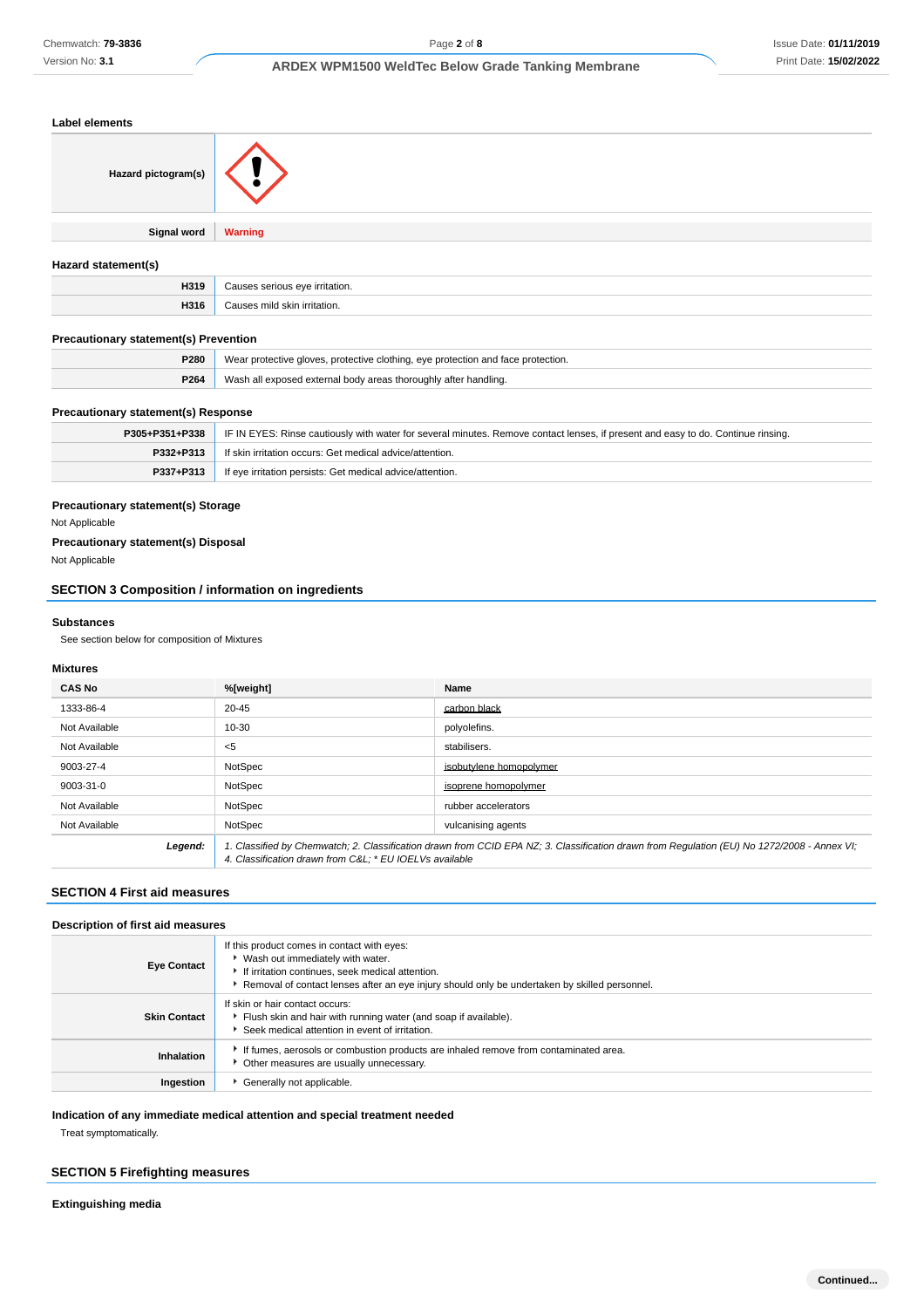- Foam.
- **Dry chemical powder.**
- **BCF** (where regulations permit).
- Carbon dioxide.

#### **Special hazards arising from the substrate or mixture**

**Fire Incompatibility** None known.

| Advice for firefighters      |                                                                                                                                                                                                                                                                                          |  |
|------------------------------|------------------------------------------------------------------------------------------------------------------------------------------------------------------------------------------------------------------------------------------------------------------------------------------|--|
| <b>Fire Fighting</b>         | Alert Fire Brigade and tell them location and nature of hazard.<br>• Wear breathing apparatus plus protective gloves.<br>Prevent, by any means available, spillage from entering drains or water courses.<br>Use water delivered as a fine spray to control fire and cool adjacent area. |  |
| <b>Fire/Explosion Hazard</b> | Combustible<br>Decomposes on heating and produces toxic fumes of:<br>carbon monoxide (CO)<br>carbon dioxide (CO2)<br>other pyrolysis products typical of burning organic material.                                                                                                       |  |

#### **SECTION 6 Accidental release measures**

### **Personal precautions, protective equipment and emergency procedures**

See section 8

#### **Environmental precautions**

See section 12

#### **Methods and material for containment and cleaning up**

| <b>Minor Spills</b> | Clean up all spills immediately.<br>Secure load if safe to do so.<br>Bundle/collect recoverable product.<br>Collect remaining material in containers with covers for disposal. |
|---------------------|--------------------------------------------------------------------------------------------------------------------------------------------------------------------------------|
| <b>Major Spills</b> | Minor hazard.<br>Clear area of personnel.<br>Alert Fire Brigade and tell them location and nature of hazard.<br>Wear physical protective gloves e.g. Leather.                  |

Personal Protective Equipment advice is contained in Section 8 of the SDS.

## **SECTION 7 Handling and storage**

| Precautions for safe handling |                                                                                                                                                                                    |
|-------------------------------|------------------------------------------------------------------------------------------------------------------------------------------------------------------------------------|
| Safe handling                 | Limit all unnecessary personal contact.<br>Wear protective clothing when risk of exposure occurs.<br>Use in a well-ventilated area.<br>V When handling DO NOT eat, drink or smoke. |
| Other information             | No special storage precautions required                                                                                                                                            |

#### **Conditions for safe storage, including any incompatibilities**

| Suitable container | No restriction on the type of containers. Packing as recommended by manufacturer. Check all material is clearly labelled. |
|--------------------|---------------------------------------------------------------------------------------------------------------------------|
|                    | <b>Storage incompatibility</b> No known incompatibility with normal range of industrial materials                         |

#### **SECTION 8 Exposure controls / personal protection**

#### **Control parameters**

### **Occupational Exposure Limits (OEL)**

#### T **INGREDIENT DATA**

| Source                                            | Ingredient              | <b>Material name</b>                                     | <b>TWA</b>       | <b>STEL</b>      | Peak             | <b>Notes</b>                                       |
|---------------------------------------------------|-------------------------|----------------------------------------------------------|------------------|------------------|------------------|----------------------------------------------------|
| New Zealand Workplace<br>Exposure Standards (WES) | carbon black            | Carbon black                                             | $3 \text{ mg/m}$ | Not<br>Available | Not<br>Available | 6.7B-Suspected carcinogen                          |
| New Zealand Workplace<br>Exposure Standards (WES) | isoprene<br>homopolymer | Particulates not otherwise classified                    | 10<br>mq/m3      | Not<br>Available | Not<br>Available | Not Available                                      |
| New Zealand Workplace<br>Exposure Standards (WES) | isoprene<br>homopolymer | Particulates not otherwise classified<br>respirable dust | $3 \text{ mg/m}$ | Not<br>Available | Not<br>Available | Not Available                                      |
| New Zealand Workplace<br>Exposure Standards (WES) | isoprene<br>homopolymer | Diesel Particulate Matter (DPM) as<br>elemental carbon   | 0.1<br>mq/m3     | Not<br>Available | Not<br>Available | diesel engine exhaust is a<br>confirmed carcinogen |

### **Emergency Limits**

| $\cdots$<br>Ingredient | <b>TEEL</b> | <b>TEEL-2</b> | TEEL-     |
|------------------------|-------------|---------------|-----------|
| carbon black           | 9 ma/m3     | 99 ma/m3      | 590 mg/m3 |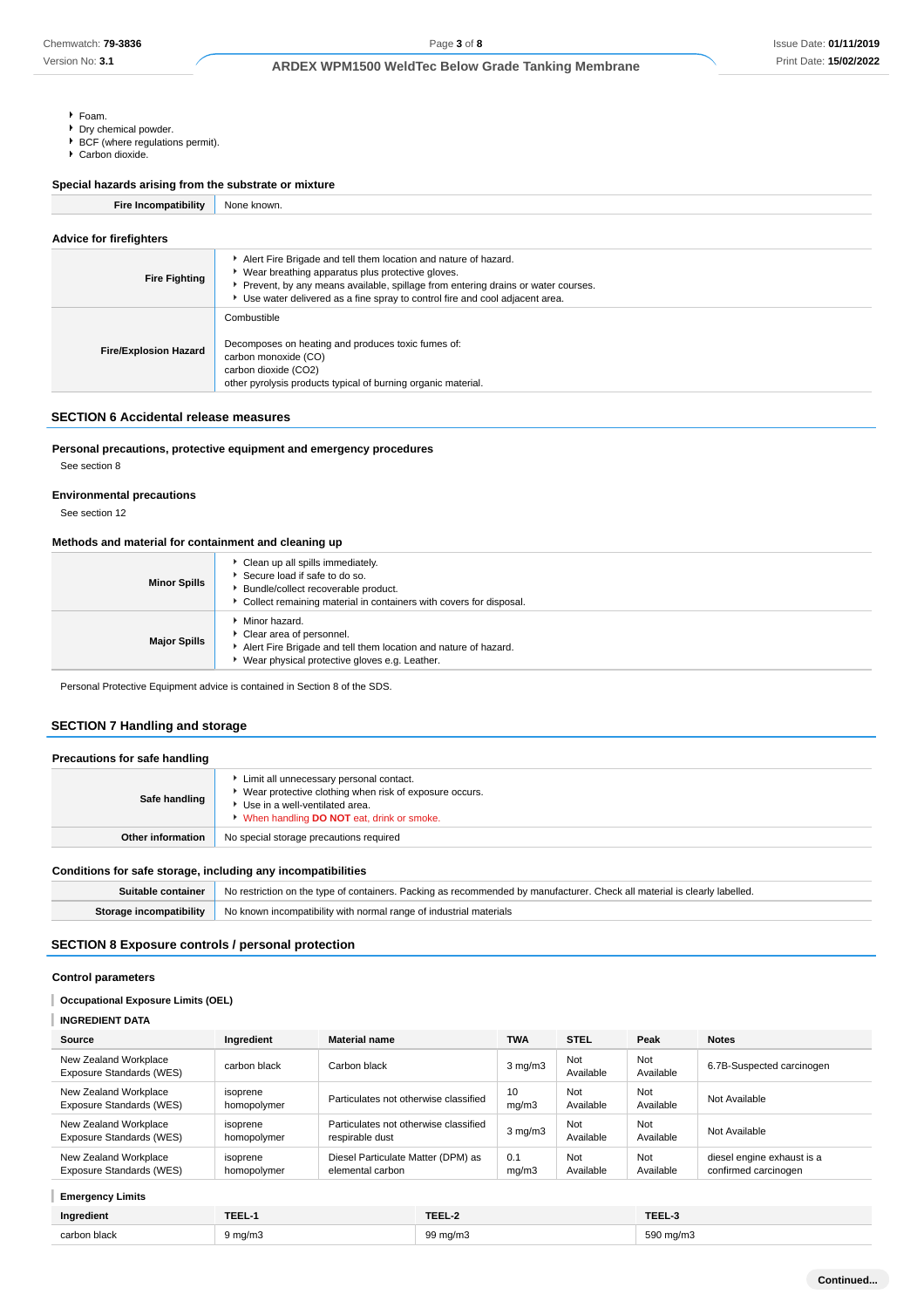Version No: **3.1**

## **ARDEX WPM1500 WeldTec Below Grade Tanking Membrane**

| Ingredient              | Original IDLH | <b>Revised IDLH</b> |
|-------------------------|---------------|---------------------|
| carbon black            | 1,750 mg/m3   | Not Available       |
| isobutylene homopolymer | Not Available | Not Available       |
| isoprene homopolymer    | Not Available | Not Available       |

#### **Exposure controls**

| Appropriate engineering<br>controls | Area where polymer is heat processed should be ventilated to remove vapour, fumes released during all stages of processing.                                                                                                                                                                                                                                                 |
|-------------------------------------|-----------------------------------------------------------------------------------------------------------------------------------------------------------------------------------------------------------------------------------------------------------------------------------------------------------------------------------------------------------------------------|
| <b>Personal protection</b>          |                                                                                                                                                                                                                                                                                                                                                                             |
| Eye and face protection             | No special equipment for minor exposure i.e. when handling small quantities.<br>OTHERWISE:<br>Safety glasses with side shields.<br>Contact lenses may pose a special hazard; soft contact lenses may absorb and concentrate irritants. A written policy document, describing<br>the wearing of lenses or restrictions on use, should be created for each workplace or task. |
| <b>Skin protection</b>              | See Hand protection below                                                                                                                                                                                                                                                                                                                                                   |
| <b>Hands/feet protection</b>        | No special equipment needed when handling small quantities<br><b>OTHERWISE:</b><br>Cotton gloves<br>When handling hot material, wear<br>▶ Protective gloves eg. Leather gloves or gloves with Leather facing                                                                                                                                                                |
| <b>Body protection</b>              | See Other protection below                                                                                                                                                                                                                                                                                                                                                  |
| Other protection                    | No special equipment needed when handling small quantities<br><b>OTHERWISE:</b><br>• Overalls<br>Eyewash unit.                                                                                                                                                                                                                                                              |

#### **Respiratory protection**

Type A Filter of sufficient capacity. (AS/NZS 1716 & 1715, EN 143:2000 & 149:2001, ANSI Z88 or national equivalent)

Where the concentration of gas/particulates in the breathing zone, approaches or exceeds the "Exposure Standard" (or ES), respiratory protection is required. Degree of protection varies with both face-piece and Class of filter; the nature of protection varies with Type of filter.

| <b>Required Minimum Protection Factor</b> | <b>Half-Face Respirator</b> | <b>Full-Face Respirator</b> | <b>Powered Air Respirator</b> |
|-------------------------------------------|-----------------------------|-----------------------------|-------------------------------|
| up to $10 \times ES$                      | A-AUS                       |                             | A-PAPR-AUS / Class 1          |
| up to $50 \times ES$                      |                             | A-AUS / Class 1             |                               |
| up to $100 \times ES$                     |                             | $A-2$                       | A-PAPR-2 ^                    |

#### ^ - Full-face

A(All classes) = Organic vapours, B AUS or B1 = Acid gasses, B2 = Acid gas or hydrogen cyanide(HCN), B3 = Acid gas or hydrogen cyanide(HCN), E = Sulfur dioxide(SO2), G = Agricultural chemicals, K = Ammonia(NH3), Hg = Mercury, NO = Oxides of nitrogen, MB = Methyl bromide, AX = Low boiling point organic compounds(below 65 degC)

## **SECTION 9 Physical and chemical properties**

#### **Information on basic physical and chemical properties**

| Appearance                                      | Black membrane sheet/roll with a slightly pungent odour; insoluble in water. |                                            |                |
|-------------------------------------------------|------------------------------------------------------------------------------|--------------------------------------------|----------------|
|                                                 |                                                                              |                                            |                |
| <b>Physical state</b>                           | Manufactured                                                                 | Relative density (Water = 1)               | Not Available  |
| Odour                                           | Not Available                                                                | Partition coefficient n-octanol<br>/ water | Not Available  |
| <b>Odour threshold</b>                          | Not Available                                                                | Auto-ignition temperature (°C)             | Not Applicable |
| pH (as supplied)                                | Not Applicable                                                               | <b>Decomposition temperature</b>           | Not Available  |
| Melting point / freezing point<br>(°C)          | Not Available                                                                | Viscosity (cSt)                            | Not Applicable |
| Initial boiling point and boiling<br>range (°C) | Not Applicable                                                               | Molecular weight (g/mol)                   | Not Applicable |
| Flash point (°C)                                | >63                                                                          | <b>Taste</b>                               | Not Available  |
| <b>Evaporation rate</b>                         | Not Applicable                                                               | <b>Explosive properties</b>                | Not Available  |
| Flammability                                    | Combustible.                                                                 | <b>Oxidising properties</b>                | Not Available  |
| Upper Explosive Limit (%)                       | Not Applicable                                                               | Surface Tension (dyn/cm or<br>$mN/m$ )     | Not Applicable |
| Lower Explosive Limit (%)                       | Not Applicable                                                               | <b>Volatile Component (%vol)</b>           | Not Applicable |
| Vapour pressure (kPa)                           | Not Applicable                                                               | Gas group                                  | Not Available  |
| Solubility in water                             | Immiscible                                                                   | pH as a solution (Not<br>Available%)       | Not Applicable |
| Vapour density $(Air = 1)$                      | Not Applicable                                                               | VOC g/L                                    | Not Available  |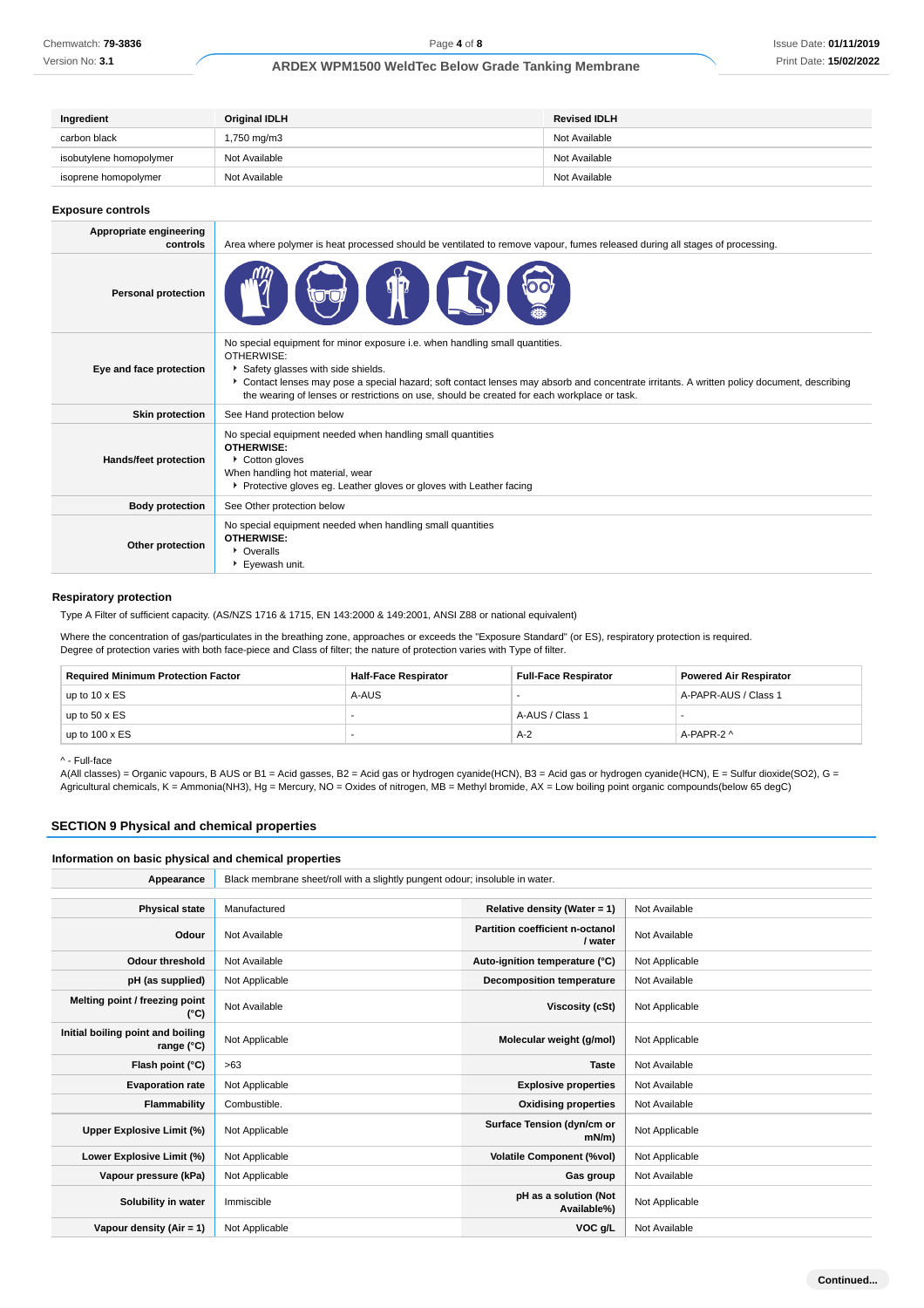#### **SECTION 10 Stability and reactivity**

| Reactivity                                 | See section 7                                                             |
|--------------------------------------------|---------------------------------------------------------------------------|
| <b>Chemical stability</b>                  | Product is considered stable and hazardous polymerisation will not occur. |
| Possibility of hazardous<br>reactions      | See section 7                                                             |
| <b>Conditions to avoid</b>                 | See section 7                                                             |
| Incompatible materials                     | See section 7                                                             |
| <b>Hazardous decomposition</b><br>products | See section 5                                                             |

#### **SECTION 11 Toxicological information**

#### **Information on toxicological effects** Not normally a hazard due to non-volatile nature of product Inhalation of vapour is more likely at higher than normal temperatures. **Inhaled** The vapour from heated material is discomforting to the upper respiratory tract **Ingestion** Not normally a hazard due to physical form of product. **Skin Contact** Skin contact does not normally present a hazard, though it is always possible that occasionally individuals may be found who react to substances usually regarded as inert. **Eye** Not normally a hazard due to physical form of product. The additives are immobilised in the rubber and do not present a hazard during handling at room temperatures. **Chronic** Long-term exposure to the product is not thought to produce chronic effects adverse to the health (as classified by EC Directives using animal models); nevertheless exposure by all routes should be minimised as a matter of course. **ARDEX WPM1500 WeldTec TOXICITY IRRITATION Below Grade Tanking** Not Available Not Available **Membrane TOXICITY IRRITATION carbon black** Dermal (rabbit) LD50: >3000 mg/kg<sup>[2]</sup> Eye: no adverse effect observed (not irritating)<sup>[1]</sup> Oral (Rat) LD50; >8000 mg/kg<sup>[1]</sup> Skin: no adverse effect observed (not irritating)<sup>[1]</sup> **TOXICITY IRRITATION** dermal (rat) LD50: >2000 mg/kg<sup>[1]</sup> and a set of a variable Not Available **isobutylene homopolymer** Oral (Rat) LD50; >2000 mg/kg[1] **TOXICITY IRRITATION isoprene homopolymer** Not Available Not Available **Legend:** 1. Value obtained from Europe ECHA Registered Substances - Acute toxicity 2.\* Value obtained from manufacturer's SDS. Unless otherwise specified data extracted from RTECS - Register of Toxic Effect of chemical Substances Inhalation (rat) TCLo: 50 mg/m3/6h/90D-I Nil reported **CARBON BLACK WARNING:** This substance has been classified by the IARC as Group 2B: Possibly Carcinogenic to Humans. Allergic reactions involving the respiratory tract are usually due to interactions between IgE antibodies and allergens and occur rapidly. Allergic potential of the allergen and period of exposure often determine the severity of symptoms. Some people may be genetically more prone than others, and exposure to other irritants may aggravate symptoms. Allergy causing activity is due to interactions with proteins. Attention should be paid to atopic diathesis, characterised by increased susceptibility to nasal inflammation, asthma and eczema. Exogenous allergic alveolitis is induced essentially by allergen specific immune-complexes of the IgG type; cell-mediated reactions (T **ISOPRENE HOMOPOLYMER** lymphocytes) may be involved. Such allergy is of the delayed type with onset up to four hours following exposure. The following information refers to contact allergens as a group and may not be specific to this product. Contact allergies quickly manifest themselves as contact eczema, more rarely as urticaria or Quincke's oedema. The pathogenesis of contact eczema involves a cell-mediated (T lymphocytes) immune reaction of the delayed type. Other allergic skin reactions, e.g. contact urticaria, involve antibody-mediated immune reactions. **CARBON BLACK & ISOBUTYLENE** No significant acute toxicological data identified in literature search. **HOMOPOLYMER & ISOPRENE HOMOPOLYMER Acute Toxicity Carcinogenicity** × **Skin Irritation/Corrosion Reproductivity**  $\mathbf x$ **Serious Eye Damage/Irritation STOT - Single Exposure** × **Respiratory or Skin story or Skin**<br>**STOT - Repeated Exposure**<br>**STOT - Repeated Exposure**  $\boldsymbol{\mathsf{x}}$ **Mutagenicity X Aspiration Hazard**

Legend:  $\mathbf{X}$  – Data either not available or does not fill the criteria for classification  $\blacktriangleright$  – Data available to make classification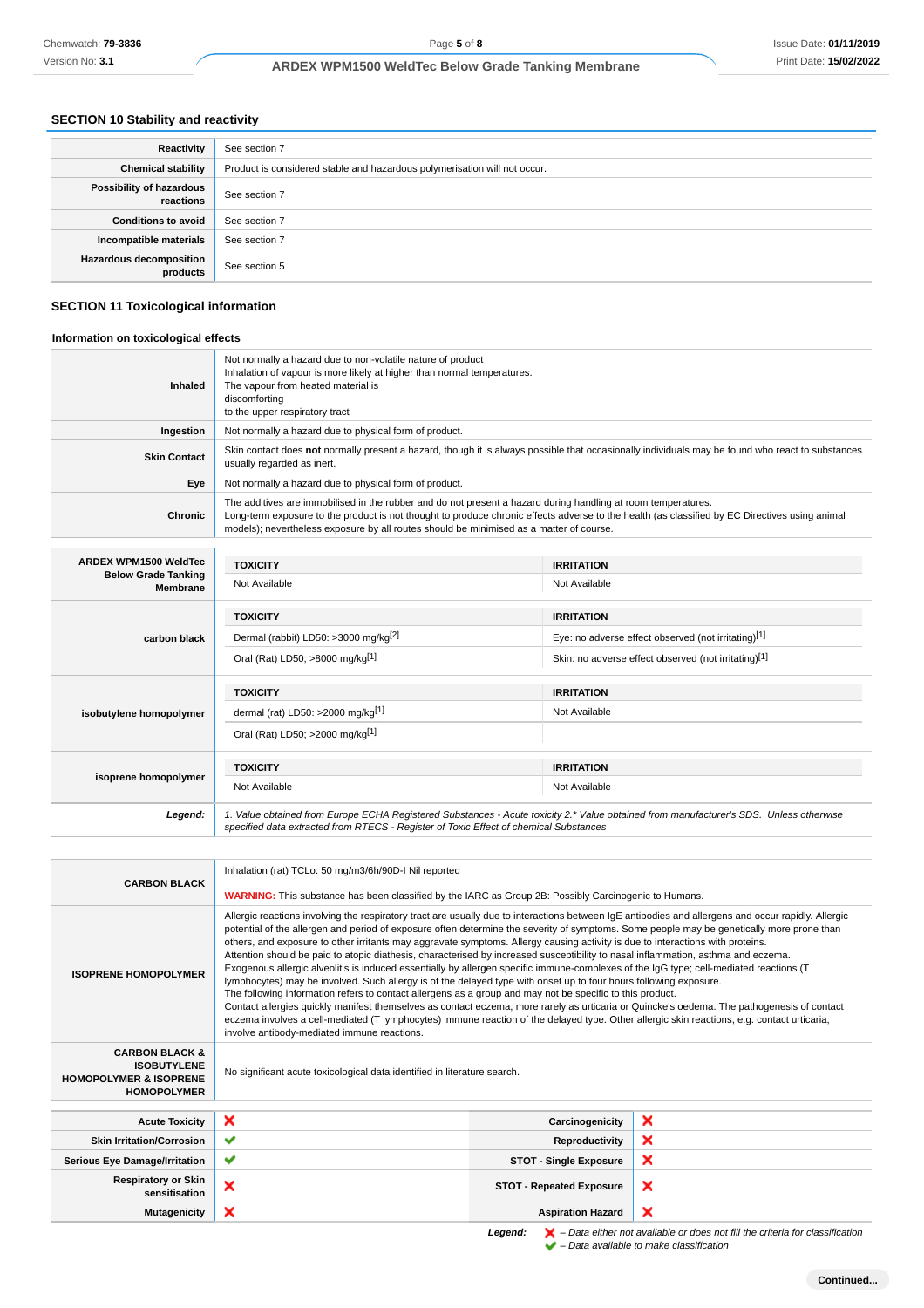Version No: **3.1**

## **ARDEX WPM1500 WeldTec Below Grade Tanking Membrane**

## **SECTION 12 Ecological information**

| <b>ARDEX WPM1500 WeldTec</b>                  | Endpoint         | <b>Test Duration (hr)</b> | <b>Species</b>                |             | Value                | Source           |
|-----------------------------------------------|------------------|---------------------------|-------------------------------|-------------|----------------------|------------------|
| <b>Below Grade Tanking</b><br><b>Membrane</b> | Not<br>Available | Not Available             | Not Available                 |             | Not<br>Available     | Not<br>Available |
|                                               | Endpoint         | <b>Test Duration (hr)</b> | <b>Species</b>                | Value       |                      | Source           |
|                                               | NOEC(ECx)        | 24h                       | Crustacea                     | 3200mg/l    |                      | 1                |
| carbon black                                  | <b>LC50</b>      | 96h                       | Fish                          | $>100$ mg/l |                      | 2                |
|                                               | EC50             | 72h                       | Algae or other aquatic plants | $>0.2$ mg/l |                      | 2                |
|                                               | EC50             | 48h                       | Crustacea                     |             | 33.076-41.968mg/l    | 4                |
|                                               | Endpoint         | <b>Test Duration (hr)</b> | <b>Species</b>                | Value       |                      | <b>Source</b>    |
|                                               | EC50(ECx)        | 96h                       | Algae or other aquatic plants |             | 0.009-1.099mg/l      | $\overline{2}$   |
|                                               | <b>LC50</b>      | 96h                       | Fish                          |             | $0.001 - 1.19$ mg/l  | 2                |
| isobutylene homopolymer                       | EC50             | 72h                       | Algae or other aquatic plants |             | $>19.2$ mg/l         | 2                |
|                                               | EC50             | 48h                       | Crustacea                     | $0.04$ mg/l |                      | 2                |
|                                               | EC50             | 96h                       | Algae or other aguatic plants |             | $0.009 - 1.099$ mg/l | 2                |
|                                               | Endpoint         | <b>Test Duration (hr)</b> | <b>Species</b>                |             | Value                | <b>Source</b>    |
| isoprene homopolymer                          | Not<br>Available | Not Available             | Not Available                 |             | Not<br>Available     | Not<br>Available |

#### **Persistence and degradability**

| Ingredient              | Persistence: Water/Soil | Persistence: Air     |
|-------------------------|-------------------------|----------------------|
| isobutylene homopolymer | LOW                     | LOW                  |
| isoprene homopolymer    | LOW<br>___              | LOW<br>$\sim$ $\sim$ |

#### **Bioaccumulative potential**

| Ingredient              | Bioaccumulation          |
|-------------------------|--------------------------|
| isobutylene homopolymer | LOW (LogKOW = $2.2256$ ) |
| isoprene homopolymer    | LOW (LogKOW = $2.5803$ ) |

## **Mobility in soil**

| Ingredient              | <b>Mobility</b>       |
|-------------------------|-----------------------|
| isobutylene homopolymer | LOW ( $KOC = 35.04$ ) |
| isoprene homopolymer    | LOW ( $KOC = 67.7$ )  |

### **SECTION 13 Disposal considerations**

#### **Waste treatment methods**

| ► Recycle wherever possible or consult manufacturer for recycling options.<br>Consult State Land Waste Management Authority for disposal.<br><b>Product / Packaging disposal</b><br>Bury residue in an authorised landfill.<br>Recycle containers if possible, or dispose of in an authorised landfill. |  |
|---------------------------------------------------------------------------------------------------------------------------------------------------------------------------------------------------------------------------------------------------------------------------------------------------------|--|
|---------------------------------------------------------------------------------------------------------------------------------------------------------------------------------------------------------------------------------------------------------------------------------------------------------|--|

Ensure that the hazardous substance is disposed in accordance with the Hazardous Substances (Disposal) Notice 2017

### **Disposal Requirements**

Packages that have been in direct contact with the hazardous substance must be only disposed if the hazardous substance was appropriately removed and cleaned out from the package. The package must be disposed according to the manufacturer's directions taking into account the material it is made of. Packages which hazardous content have been appropriately treated and removed may be recycled.

The hazardous substance must only be disposed if it has been treated by a method that changed the characteristics or composition of the substance and it is no longer hazardous.

### **SECTION 14 Transport information**

| <b>Labels Required</b>  |                |  |
|-------------------------|----------------|--|
| <b>Marine Pollutant</b> | <b>NO</b>      |  |
| <b>HAZCHEM</b>          | Not Applicable |  |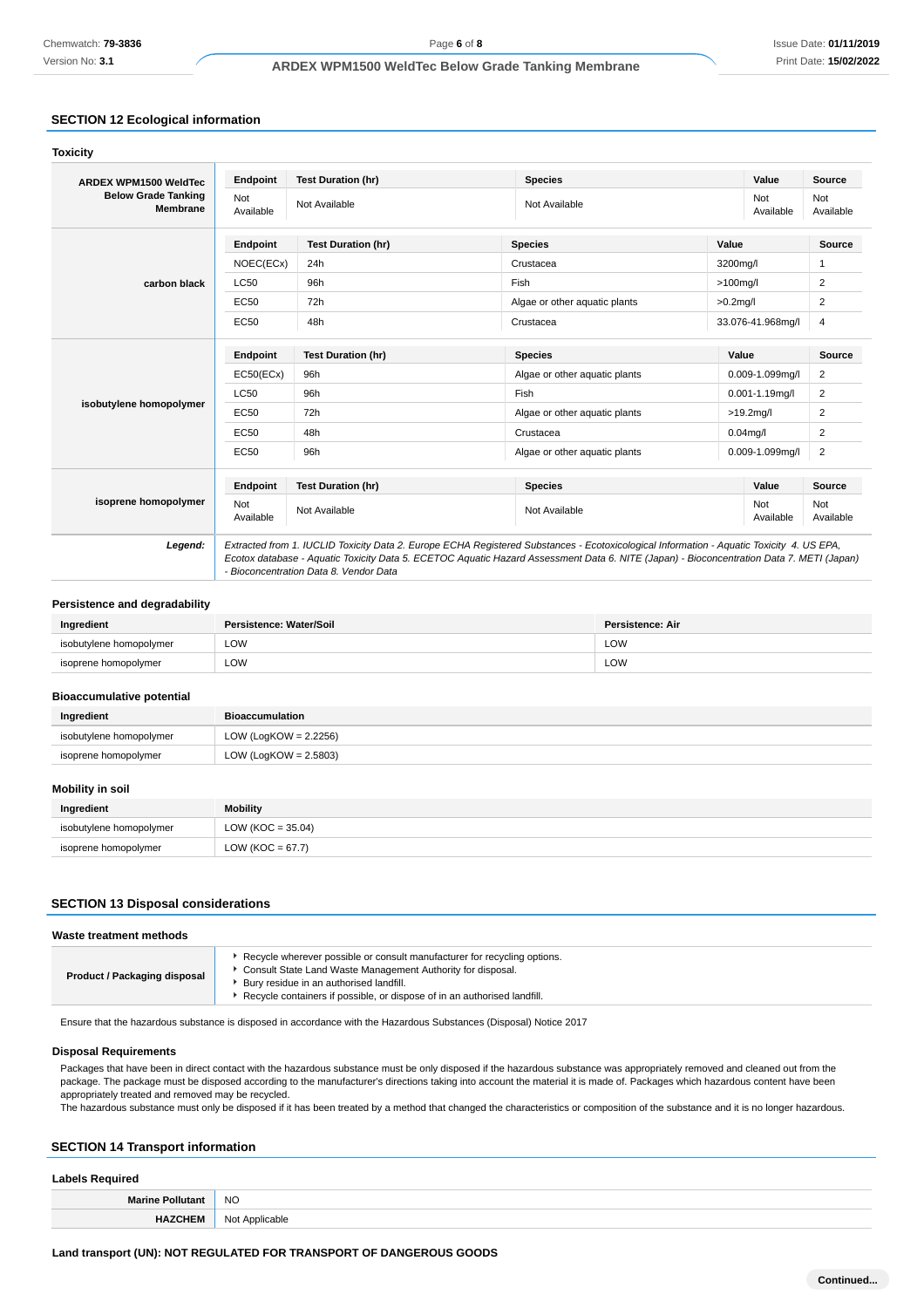#### **Air transport (ICAO-IATA / DGR): NOT REGULATED FOR TRANSPORT OF DANGEROUS GOODS**

#### **Sea transport (IMDG-Code / GGVSee): NOT REGULATED FOR TRANSPORT OF DANGEROUS GOODS**

#### **Transport in bulk according to Annex II of MARPOL and the IBC code**

#### Not Applicable

#### **Transport in bulk in accordance with MARPOL Annex V and the IMSBC Code**

| <b>Product name</b>     | Group         |
|-------------------------|---------------|
| carbon black            | Not Available |
| isobutylene homopolymer | Not Available |
| isoprene homopolymer    | Not Available |

#### **Transport in bulk in accordance with the ICG Code**

| <b>Product name</b>     | <b>Ship Type</b> |
|-------------------------|------------------|
| carbon black            | Not Available    |
| isobutylene homopolymer | Not Available    |
| isoprene homopolymer    | Not Available    |

### **SECTION 15 Regulatory information**

#### **Safety, health and environmental regulations / legislation specific for the substance or mixture**

This substance is to be managed using the conditions specified in an applicable Group Standard

| <b>HSR Number</b> | Group Standard                                    |  |
|-------------------|---------------------------------------------------|--|
| HSR002624<br>.    | Subsidiary Hazard Group Standard 2020<br>NOS<br>. |  |

Please refer to Section 8 of the SDS for any applicable tolerable exposure limit or Section 12 for environmental exposure limit.

#### **carbon black is found on the following regulatory lists**

| Chemical Footprint Project - Chemicals of High Concern List                                                          | New Zealand Hazardous Substances and New Organisms (HSNO) Act - Classification<br>of Chemicals |  |
|----------------------------------------------------------------------------------------------------------------------|------------------------------------------------------------------------------------------------|--|
| International Agency for Research on Cancer (IARC) - Agents Classified by the IARC                                   |                                                                                                |  |
| Monographs                                                                                                           | New Zealand Hazardous Substances and New Organisms (HSNO) Act - Classification                 |  |
| International Agency for Research on Cancer (IARC) - Agents Classified by the IARC                                   | of Chemicals - Classification Data                                                             |  |
| Monographs - Group 2B: Possibly carcinogenic to humans                                                               | New Zealand Inventory of Chemicals (NZIoC)                                                     |  |
| International WHO List of Proposed Occupational Exposure Limit (OEL) Values for<br>Manufactured Nanomaterials (MNMS) | New Zealand Workplace Exposure Standards (WES)                                                 |  |
| New Zealand Approved Hazardous Substances with controls                                                              |                                                                                                |  |
|                                                                                                                      |                                                                                                |  |
| isobutylene homopolymer is found on the following regulatory lists                                                   |                                                                                                |  |
| New Zealand Inventory of Chemicals (NZIoC)                                                                           |                                                                                                |  |
|                                                                                                                      |                                                                                                |  |
| isoprene homopolymer is found on the following regulatory lists                                                      |                                                                                                |  |
| New Zealand Approved Hazardous Substances with controls                                                              | New Zealand Inventory of Chemicals (NZIoC)                                                     |  |
| New Zealand Hazardous Substances and New Organisms (HSNO) Act - Classification<br>of Chemicals                       | New Zealand Workplace Exposure Standards (WES)                                                 |  |
| New Zealand Hazardous Substances and New Organisms (HSNO) Act - Classification<br>of Chemicals - Classification Data |                                                                                                |  |

#### **Hazardous Substance Location**

Subject to the Health and Safety at Work (Hazardous Substances) Regulations 2017.

| <b>Hazard Class</b> | Quantities     |
|---------------------|----------------|
| Not Applicable      | Not Applicable |

#### **Certified Handler**

Subject to Part 4 of the Health and Safety at Work (Hazardous Substances) Regulations 2017.

| <b>Class of substance</b> | Quantities            |
|---------------------------|-----------------------|
| Not Applicable            | Not Applicable<br>___ |

Refer Group Standards for further information

#### **Maximum quantities of certain hazardous substances permitted on passenger service vehicles**

Subject to Regulation 13.14 of the Health and Safety at Work (Hazardous Substances) Regulations 2017.

| <b>Hazard Class</b> | Gas (aggregate water capacity in mL) | Liauid (L)     | Solid (kg)     | Maximum quantity per package for each classification |
|---------------------|--------------------------------------|----------------|----------------|------------------------------------------------------|
| Not Applicable      | Not Applicable                       | Not Applicable | Not Applicable | Not Applicable                                       |

#### **Tracking Requirements**

Not Applicable

#### **National Inventory Status**

**National Inventory Status**

**Continued...**